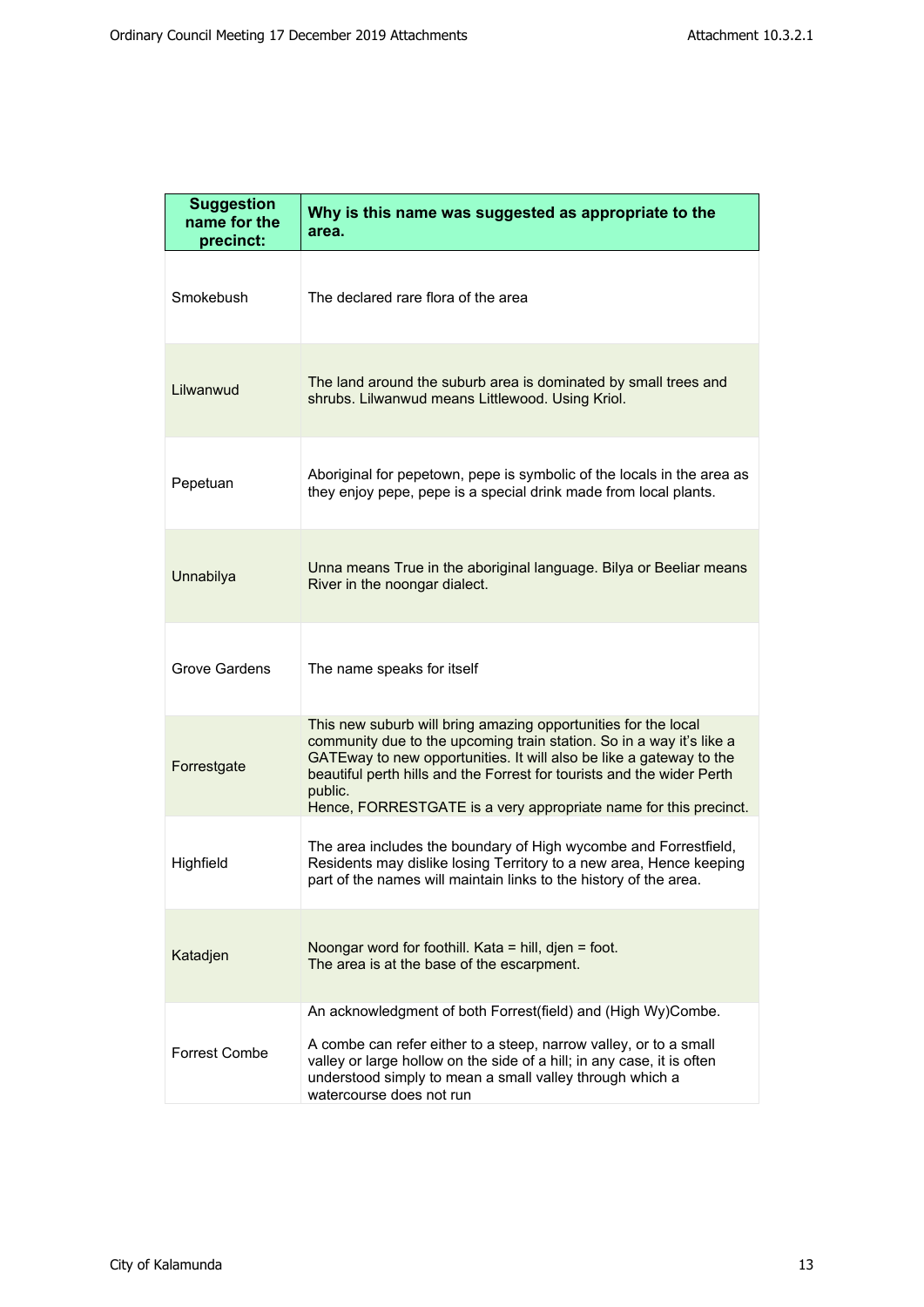| Giaginye              | Aboriginal word for welcome                                                                                                                                                                                                                                                                                                                                               |
|-----------------------|---------------------------------------------------------------------------------------------------------------------------------------------------------------------------------------------------------------------------------------------------------------------------------------------------------------------------------------------------------------------------|
| <b>Wyndance Creek</b> | I believe its more of a spirtual connection rather then<br>documentational. As you move through the same the wind dances<br>on the grass and leaves. It look as if you can watch the wind dance<br>left right back and forth. Probably due to the microclimate i which he<br>creek area provides.                                                                         |
| Quendavale            | Quenda is 'bandicoot' as it's Noongar name, local to the area of the<br>suburb. It suits the area nicely by highlighting that.                                                                                                                                                                                                                                            |
| <b>Bina Hollow</b>    | I think any name chosen should reflect the geography or features of<br>the land and surrounding area. Since Poison Gully isn't a very nice<br>name, 'Something Hollow' seems appropriate given the definition of<br>hollow is an 'elongated lowland between ranges of mountains, hills,<br>or other uplands, often having a river or stream running along the<br>bottom.' |
| <b>Berkroe Gully</b>  | Combination of all roads the area is bound by                                                                                                                                                                                                                                                                                                                             |
| <b>Bundalee</b>       | As this area will be apart of the City of Kalamunda which is know for<br>bush and trees Bundalee means Amoung the trees in Aboriginal                                                                                                                                                                                                                                     |
| Elouera               | It pays homage to the indigenous people meaning "a pleasant place"<br>and it gives the new area a positive name                                                                                                                                                                                                                                                           |
| Noongar               | It's the aboriginal name in Western Australia we need to keep<br>continuing the growth of the name so it won't die off                                                                                                                                                                                                                                                    |
| Mulgarup              | In Nyoongar language, this means "place of thunder." This name<br>could reference the sound of trains once the new station begins<br>operation, but it could also refer to the idea of this new suburb<br>"making a noise" - being a source of activity, action and excitement<br>within the City of Kalamunda.                                                           |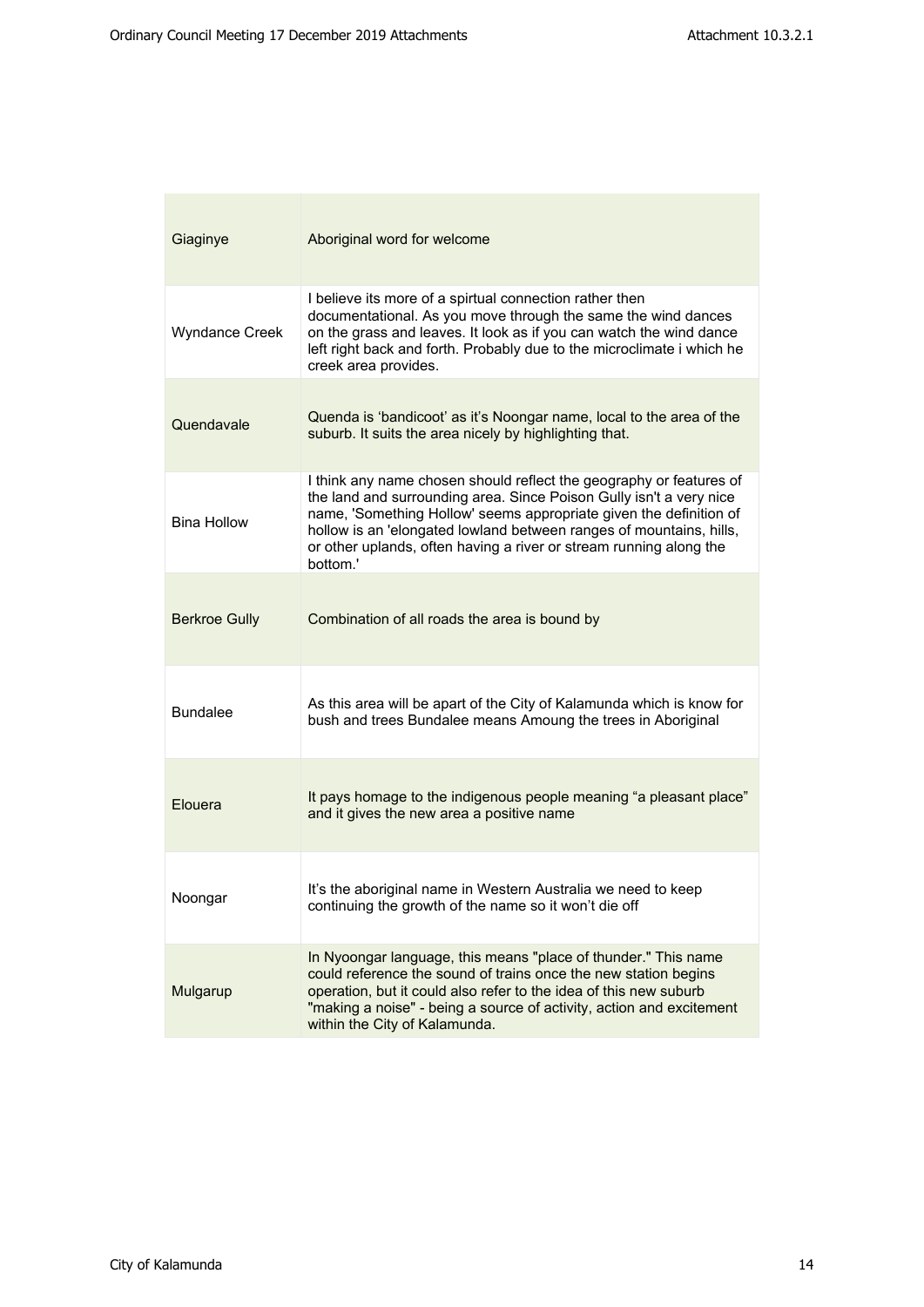| Eastliegh                          | Eastliegh is a lovely area in Britain, and I feel the name is rather<br>matched to the "Eastly" winds; the foothills are famous for this. Also,<br>it is linked the the East side of Perth.                                                                                                                                                                         |
|------------------------------------|---------------------------------------------------------------------------------------------------------------------------------------------------------------------------------------------------------------------------------------------------------------------------------------------------------------------------------------------------------------------|
| <b>Roeberkson Creek</b>            | The name was suggested on where it's location is and name of the<br>streets and places it is near.                                                                                                                                                                                                                                                                  |
| Corymbia                           | Not only do we already have the Corymbia festival in the area, but I<br>believe it pays a wonderful tribute to the Marri trees us hills/foothills<br>residents all know and love. As vegetation has had to be removed for<br>the project to take place, I think it is all the more important to<br>appreciate and pay tribute to our beautiful natural environment. |
| Warrabilya                         | This means 'bad river' in Noongar and references the name 'Poison<br>Creek'. It sounds nice too.                                                                                                                                                                                                                                                                    |
| Boorna-Wangkiny<br>(Message Stick) | message sticks travel far and wide                                                                                                                                                                                                                                                                                                                                  |
| Pertaringa                         | It's aboriginal meaning is belongs to the hills<br>And I thought it sounded fitting                                                                                                                                                                                                                                                                                 |
| Acacia Park                        | Acacia is local flora to the area and appropriate for the shire                                                                                                                                                                                                                                                                                                     |
| <b>Foothills</b>                   | It is located at the foot of our of beautiful hills with tranquility.                                                                                                                                                                                                                                                                                               |
| <b>Stirk</b>                       | I find it fitting because of the early settlers Frederick and Elizabeth<br>Stirk.                                                                                                                                                                                                                                                                                   |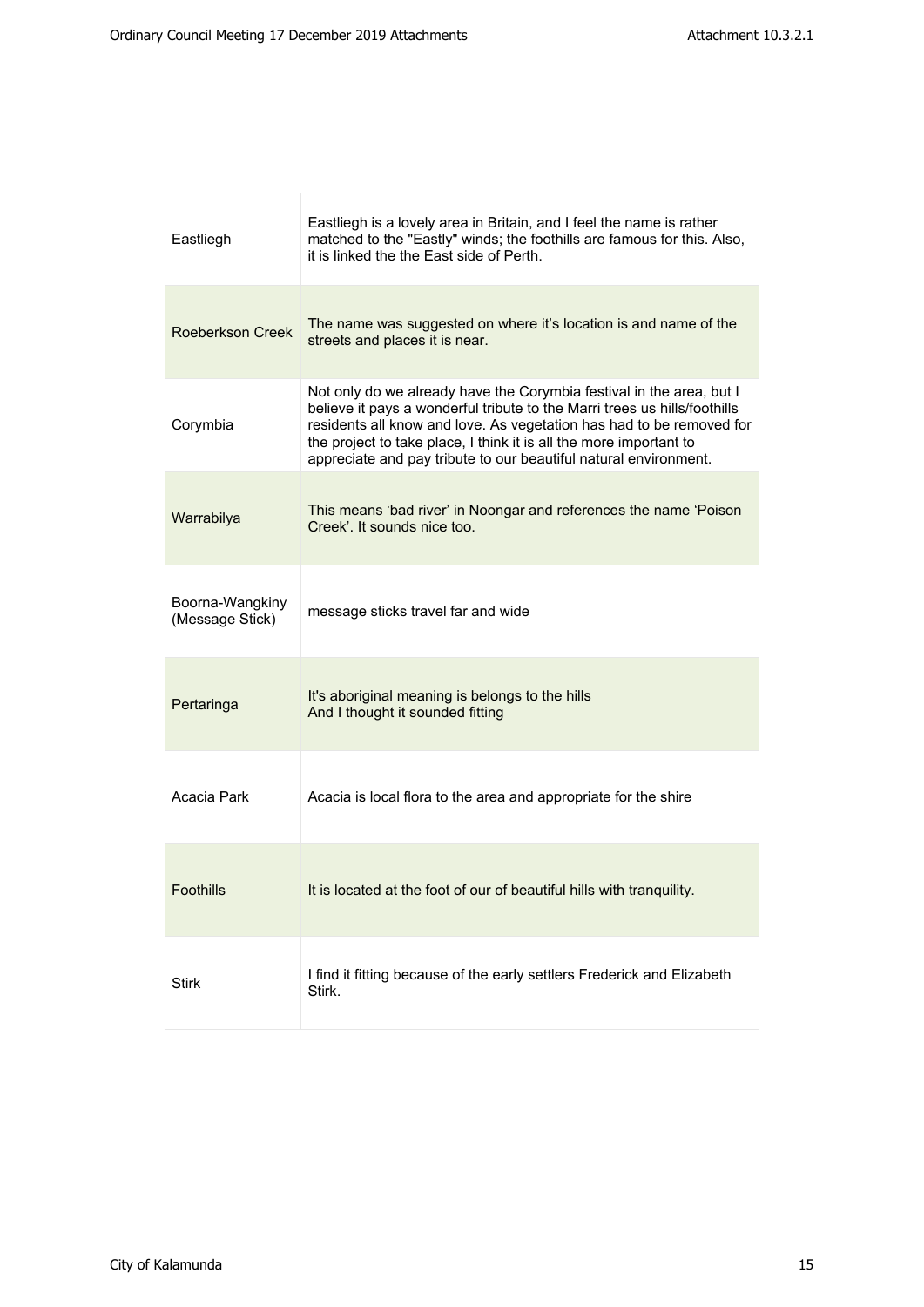| Cockatoo Ridge | Three species of vulnerable or endangered black cockatoos call this<br>area home, roosting in the large native trees.                                                                                                                                                                                                                                                                      |
|----------------|--------------------------------------------------------------------------------------------------------------------------------------------------------------------------------------------------------------------------------------------------------------------------------------------------------------------------------------------------------------------------------------------|
| Mason Grove    | Benjamin Mason was an early developer of the area                                                                                                                                                                                                                                                                                                                                          |
| Munday         | Munday led the Beeloo people who lived in the area to be named.                                                                                                                                                                                                                                                                                                                            |
| Hillside       | Close to the hills                                                                                                                                                                                                                                                                                                                                                                         |
| <b>Beeloo</b>  | Beeloo was the name given to the original group of Aboriginal people<br>who lived in the area.                                                                                                                                                                                                                                                                                             |
| Grevillea      | Native Flora currently found in the area prior to development                                                                                                                                                                                                                                                                                                                              |
| Currie         | The First European owner of this land was Mark John Currie. The<br>land was known as Swan Location 28 and stretched from just east of<br>now Hawtin Road to the Swan River at Garvey Park, Redcliffe.<br>Currie was the Surveyor who marked out the original Lots in the area<br>and was granted the land in 1832 for a price of 1 Peppercorn to be<br>paid on the 25th of March each year |
| Roeshire Gully | It incorporates the roads on the borders :)                                                                                                                                                                                                                                                                                                                                                |
| Warren         | Named after David Warren, the inventor of the black box. Relevant<br>due to it's proximity to the airport.<br>https://en.wikipedia.org/wiki/David Warren (inventor)                                                                                                                                                                                                                        |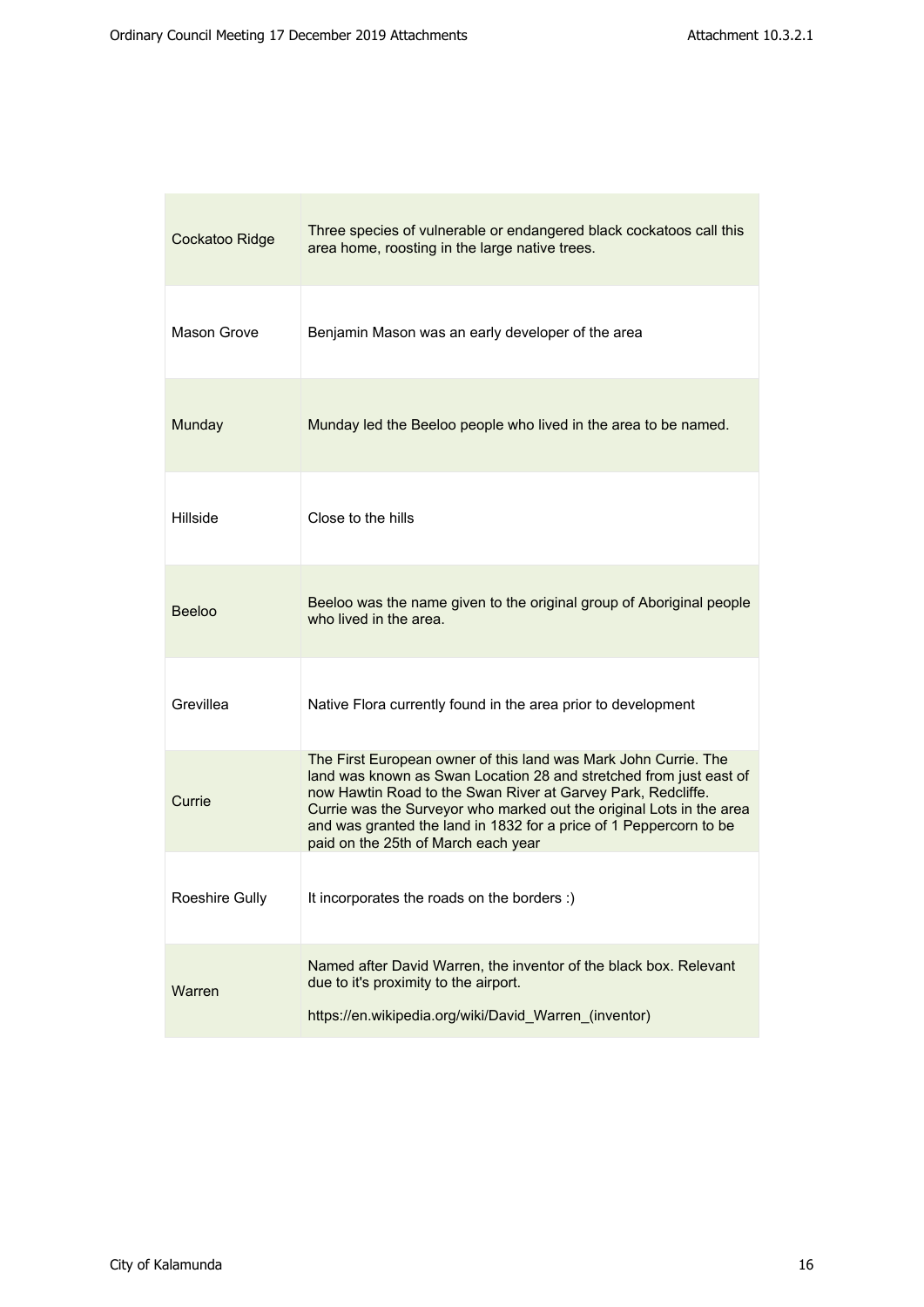| Poison Gully            | local creek in the area                                                                                                                                                                                                                                                                                                                                                                                                                                                                                                                                                                                                                                                                                                            |
|-------------------------|------------------------------------------------------------------------------------------------------------------------------------------------------------------------------------------------------------------------------------------------------------------------------------------------------------------------------------------------------------------------------------------------------------------------------------------------------------------------------------------------------------------------------------------------------------------------------------------------------------------------------------------------------------------------------------------------------------------------------------|
| <b>Bluebell Gully</b>   | <b>Shiree Dunstall</b>                                                                                                                                                                                                                                                                                                                                                                                                                                                                                                                                                                                                                                                                                                             |
| Kooboolong              | Kooboolong is the Noongar word for frog. The name is appropriate<br>because it celebrates our local animals and our traditional owners. It<br>also ties in with the name of Kalamunda because they are both<br>Noongar words.                                                                                                                                                                                                                                                                                                                                                                                                                                                                                                      |
| Wiggersdale             | Because it is my nickname and we give back to this community<br>through rotoract and my dad works in Forrestfield and my Mum in<br>High Wycombe. My brother and sister both work in the shire. We just<br>give back.                                                                                                                                                                                                                                                                                                                                                                                                                                                                                                               |
| High Wycombe            | Because the new train station is in High Wycombe. And naming the<br>new area High Wycombe connects the whole area together                                                                                                                                                                                                                                                                                                                                                                                                                                                                                                                                                                                                         |
| Wollong                 | '- Wollong is the/a documented Noongar name for the local plant<br>'The Running Postman' (Kennedia prostrata). I feel that it is<br>important in this day and age for people to become more connected<br>to their community through plants and animals because we as a<br>society know little about what surrounds us. By choosing a local<br>plant people can learn to identify it with themselves and their<br>community.<br>- Despite not being built to carry mail, the location of a new train line<br>(and station) could tie in to the theme of speed by 'running' people<br>around, and if you could persuade the department of transport to<br>make the train line be signified by a scarlet red, it would also tie in to |
| Barragup                | the plant's other given name (The Scarlet Runner).<br>it's the Aboriginal name for Forrestfield                                                                                                                                                                                                                                                                                                                                                                                                                                                                                                                                                                                                                                    |
| Forrestfield<br>Central | It represents the fact that it's a central node. That it's in Forrestfield<br>but clearly distinguishable from High Wycombe or Forrestfield. Like<br>Grand Central it sounds like it's the place to be or the place to go.<br>You want people to be drawn there and a name is important in telling<br>people it's a destination not just another "suburb"                                                                                                                                                                                                                                                                                                                                                                          |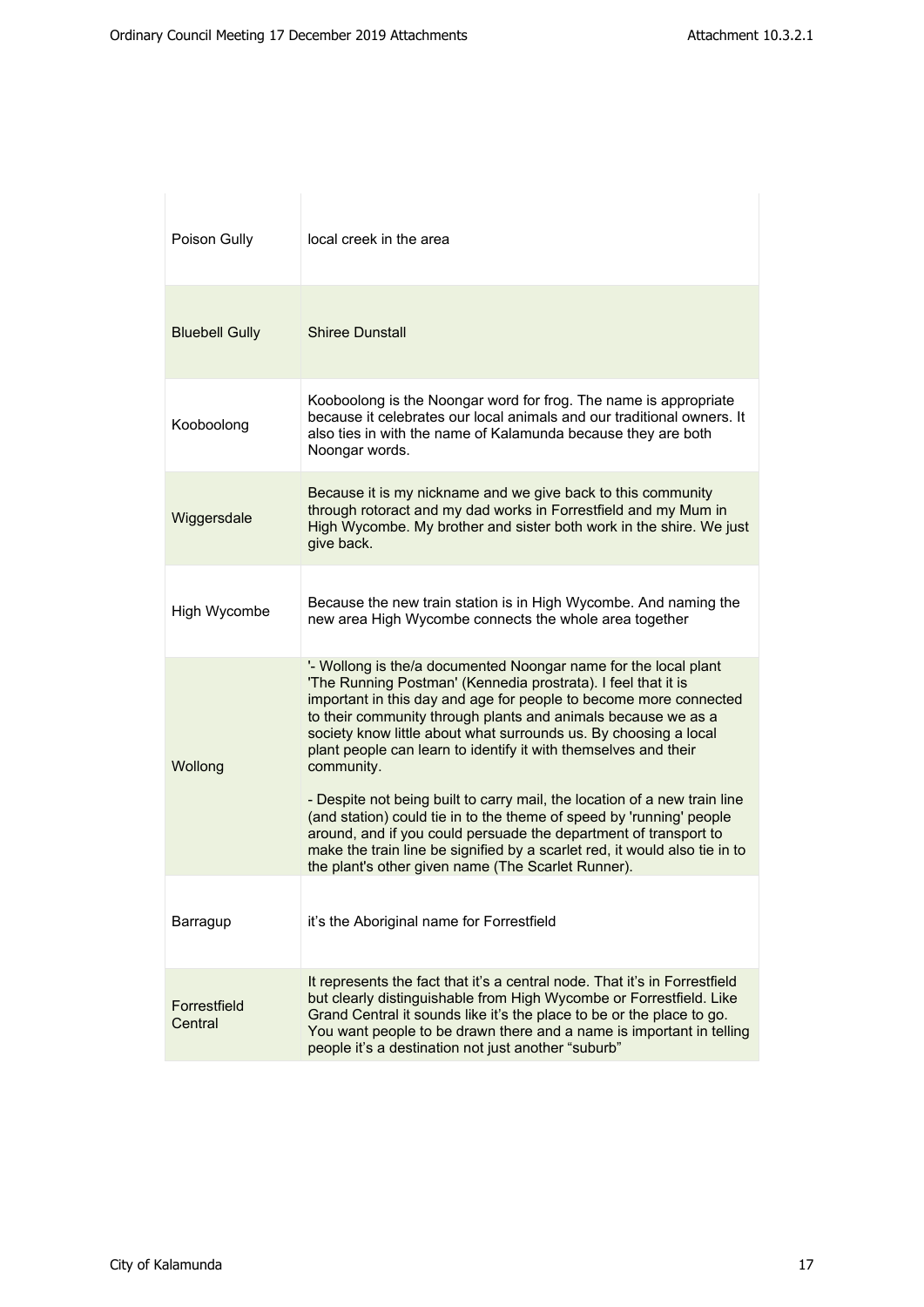| Creekside             | In developing the precinct structure plan, the community requested<br>that the area be natural and celebrate the local creeks and streams.                                                                                                                                                                                                                                                                                                                                                                                                                                                                   |
|-----------------------|--------------------------------------------------------------------------------------------------------------------------------------------------------------------------------------------------------------------------------------------------------------------------------------------------------------------------------------------------------------------------------------------------------------------------------------------------------------------------------------------------------------------------------------------------------------------------------------------------------------|
| Quenda Park           | Quenda or Bandicoot is indigenous to the area, an icon to many who<br>live here by also under threat by development. Using Quenda Oarks<br>as the name will bring familiarity and awareness to the community.                                                                                                                                                                                                                                                                                                                                                                                                |
| Koorliny              | This is a Noongar word meaning "movement", as in "coming" or<br>"going" or "travelling" (see<br>https://www.noongarculture.org.au/glossary/noongar-word-list/).<br>Naming the suburb Koorliny is a recognition of the original<br>inhabitants and also acknowledges the area as a travel hub for the<br>hills community as it is bordered by a major highway, grain railway,<br>and the new Forrestfield Station.                                                                                                                                                                                            |
| <b>Berkshire Park</b> | A nod to Berkshire road and some of the lovely tucked away parks<br>that forrestfield has.                                                                                                                                                                                                                                                                                                                                                                                                                                                                                                                   |
| <b>Gumnut Valley</b>  | The Kalamunda Shire's logo is of gumnuts. We have beautiful<br>gumnut water features throughout the Shire of Kalamunda.<br>Additionally, May Gibbs, the Author of the Gumnut Babies books,<br>spent time in the Perth hills which no doubt helped inspire her ideas<br>and illustrations for the Gumnut Babies book.                                                                                                                                                                                                                                                                                         |
| Magnifica             | This name derives from the name of the 'Thelymitra magnifica'<br>(Crystal Brook sun orchid) plant native to the Forrestfield region,<br>according to a 2008 Flora and Vegetation report available at the<br>following address: file:///Users/Shannon1/Downloads/Appendix-B-<br>Flora-and-Vegetation-Survey-VDM-Environmental-December-<br>2008.pdf<br>Additionally, the etymology for 'magnifica' provides such terms as<br>'great', 'eminent', 'distinguished', or 'magnificent', as state by David<br>Gledhill in his 2008 book, "The Names of Plants", published by<br><b>Cambridge University Press.</b> |
| HIGHFIELD             | It's inbetween high wycombe and forrestfield                                                                                                                                                                                                                                                                                                                                                                                                                                                                                                                                                                 |
| Karlup                | Noongar word for fireplace, home, hearth                                                                                                                                                                                                                                                                                                                                                                                                                                                                                                                                                                     |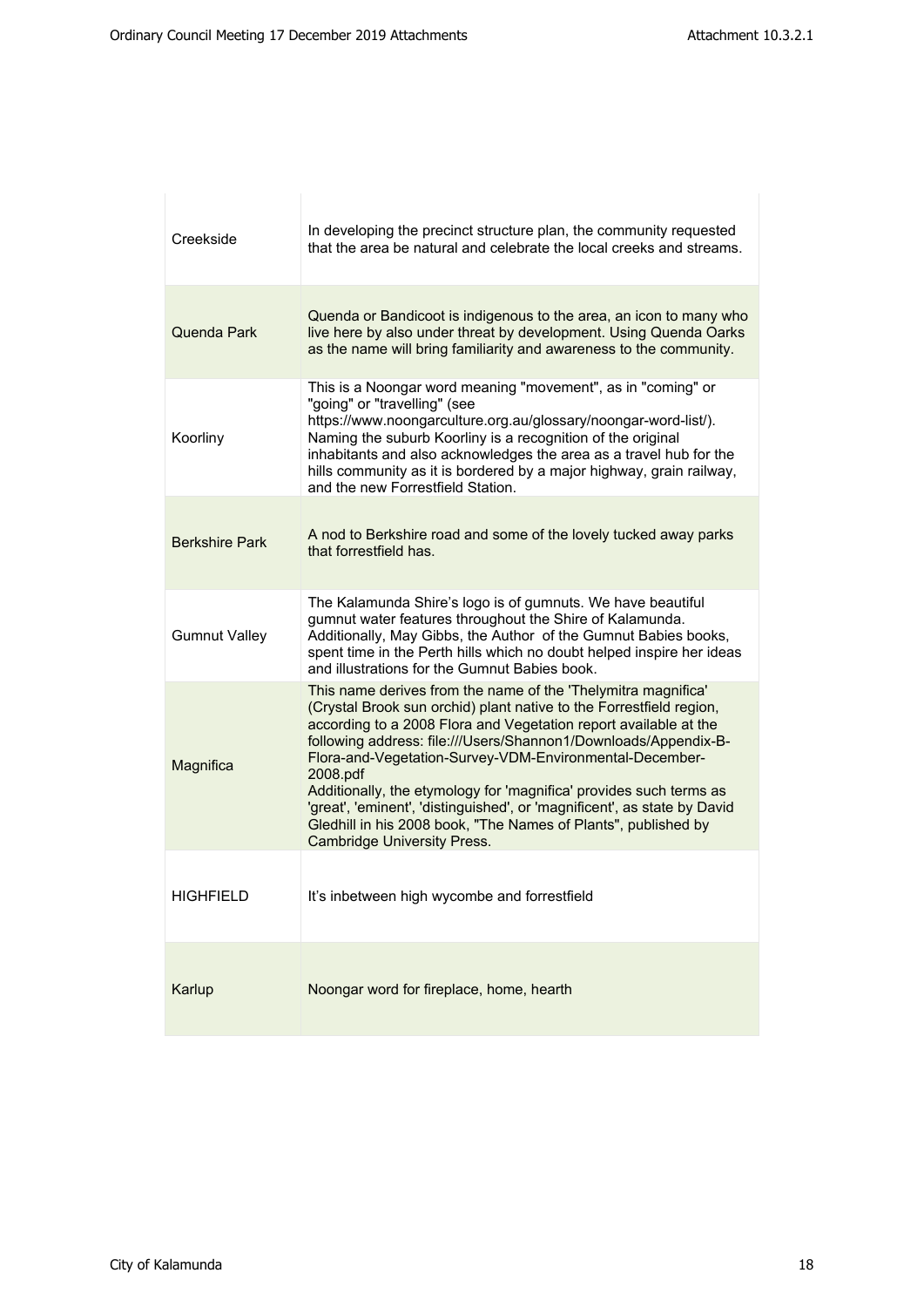| Kaladinya or<br>Kaladenia                                                                     | Caladenia is a wildflower with over 100 species common to WA.<br>Spelling it as Kaladenia will relate it to Kalamunda. Even if people<br>haven't heard of Kaladenia, they can assume it might be near<br>Kalamunda. Also changing the ending from -ia to -ya as with the<br>beautiful sounding Kardinya will give it an Aboriginal look, and<br>reduce the number of syllables from 5 to 4. (The -ia suffix is a<br>universal ending for a geographic name as well as for flowers). the<br>changed spelling will also make it easier to find in a Google search.                                                                                                                                                                                                                                                                                                                                                                                                   |
|-----------------------------------------------------------------------------------------------|--------------------------------------------------------------------------------------------------------------------------------------------------------------------------------------------------------------------------------------------------------------------------------------------------------------------------------------------------------------------------------------------------------------------------------------------------------------------------------------------------------------------------------------------------------------------------------------------------------------------------------------------------------------------------------------------------------------------------------------------------------------------------------------------------------------------------------------------------------------------------------------------------------------------------------------------------------------------|
| Jerrabinyan                                                                                   | According to this website Jerrabinyan was the local name for<br>Lesmurdie Falls so it would be nice to honour this with the naming of<br>this suburb even if it isn't quite in the precinct it is within the<br>catchment area.<br>https://friendsofupperlesmurdiefalls.org/history                                                                                                                                                                                                                                                                                                                                                                                                                                                                                                                                                                                                                                                                                |
| Quenda / Quenda<br>Park / Quenda<br>Brook / Quendaton<br>/ Quenda Vale (<br>you get the idea) | The City of Kalamunda are leaders in protecting and promoting<br>education of the local quenda population with their signage around<br>the city of Kalamunda roads. This area is full of Quenda which can<br>live harmoniously with business/residents is there is enough care &<br>education of them. It would be nice for the City of Kalamunda to<br>recognise and be praised for promoting a local indigenous species.<br>Quenda have also been recently found to be in existance only in the<br>SW of Australia. They are distinct from the east coast Southern<br>Brown Bandicoots and have not yet received any promotion as being<br>a unique species but the City of Kalamunda could be leaders in<br>doing so. This would be fabulous from a environmental viewpoint as<br>well as having a positive tourist impact. Be the City that animal<br>lovers want to travel to, to get that insta worthy photograph of our<br>beautiful & unique flora & fauna |
| <b>CONTINUA</b>                                                                               | CONTINUA is the plural of continuation.<br>The new suburb is a continuation of the growth of the Shire in a<br>number of wayshence the plural.<br>The train station is just one. Another is the TOD Connector                                                                                                                                                                                                                                                                                                                                                                                                                                                                                                                                                                                                                                                                                                                                                      |
| Smoke Bush                                                                                    | The rare native plamt to the area.                                                                                                                                                                                                                                                                                                                                                                                                                                                                                                                                                                                                                                                                                                                                                                                                                                                                                                                                 |
| Edney                                                                                         | The boarers name is grace and named after one of our little girls at<br>edney primary school                                                                                                                                                                                                                                                                                                                                                                                                                                                                                                                                                                                                                                                                                                                                                                                                                                                                       |
| Edgemarsh                                                                                     | It is a combination of Heath Ledger and Billy Marshall.<br>Heath Ledger attended Mary's Mount Primary School in Gooseberry<br>Hill. At the age of 10, he had first acting experiences, starring in a<br>school production as Peter Pan in Guildford Grammar School and<br>played hockey in Forrestfield.<br>Forrestfield Speedway was started by Billy Marshall. The Forrestfield<br>speedway brought people over Perth to Forrestfield.                                                                                                                                                                                                                                                                                                                                                                                                                                                                                                                           |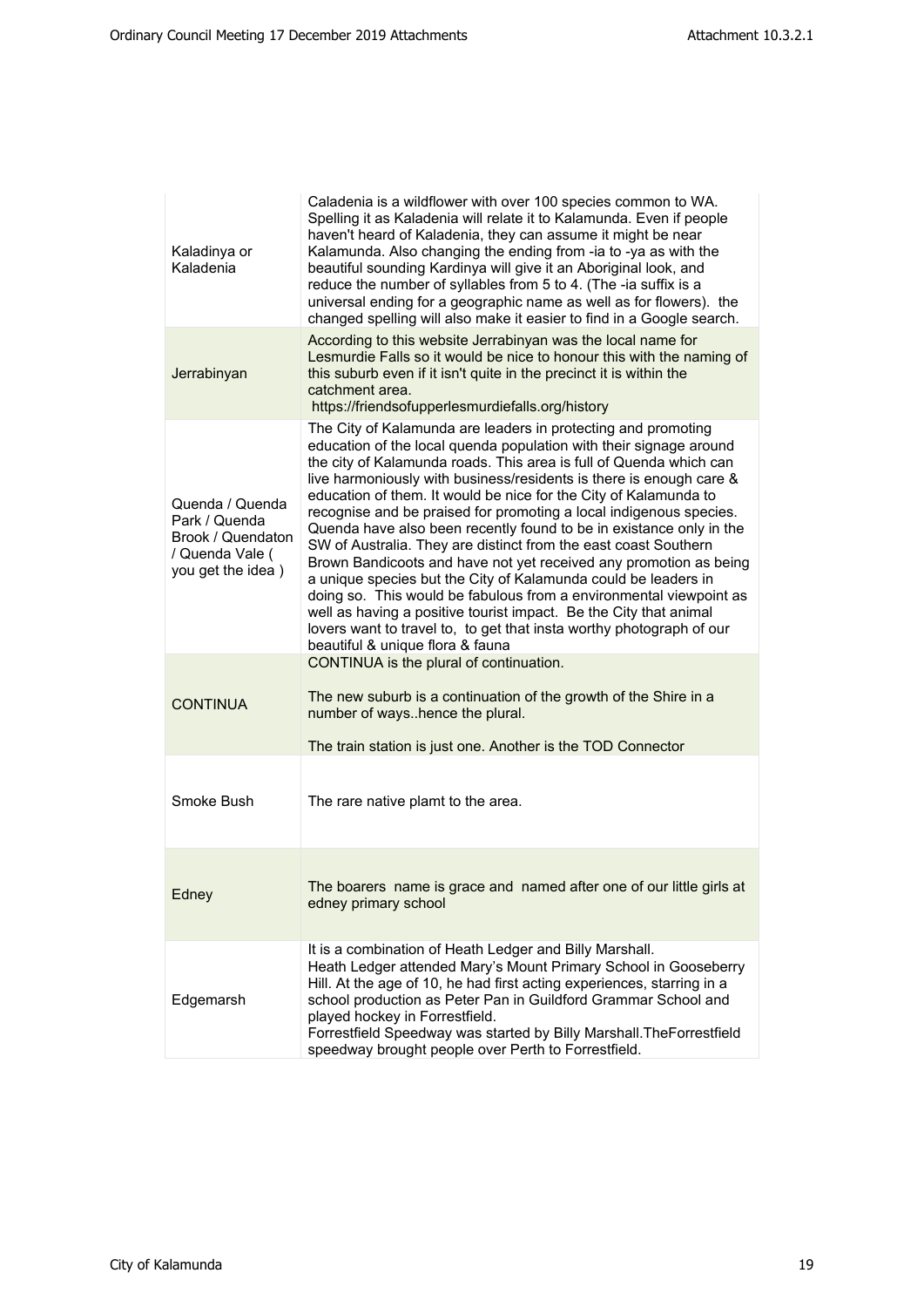| Kedalup                     | Noongar for daytime                                                                                                                                                                              |
|-----------------------------|--------------------------------------------------------------------------------------------------------------------------------------------------------------------------------------------------|
| Amaroo (Beautiful<br>Place) | Amaroo is Aboriginal for beautiful place and I'm sure it will be.                                                                                                                                |
| <b>ALLAWAH</b>              | ALLAWAH - The name "Allawah" is Aboriginal in origin, from a local<br>term meaning 'make your abode here' or 'remain here' or 'stay here,<br>rest. sit down'                                     |
| Tallowwood                  | There was alot of Tallowwood (Eucalyptus trees in area before<br>development)                                                                                                                    |
| Cooyong/ Coojong            | http://www.kalamunda.wa.gov.au/files/cbeb2f7b-badb-48a5-a902-<br>a16900c1ba4d/Appendix-B-Flora-and-Vegetation-Survey-VDM-<br>Environmental-December-2008.pdf                                     |
| Abernethy                   | I think that's obvious                                                                                                                                                                           |
| Jennakatta                  | Noongar name; means foothills.                                                                                                                                                                   |
| Marlee                      | Marlee is Noongar for swan                                                                                                                                                                       |
| <b>Newburn</b>              | Newburn is the name of a locality that previously sat at and near this<br>site a few decades ago and is a nod to the old toponomy of the area.<br>It is also the name of a road in High Wycombe. |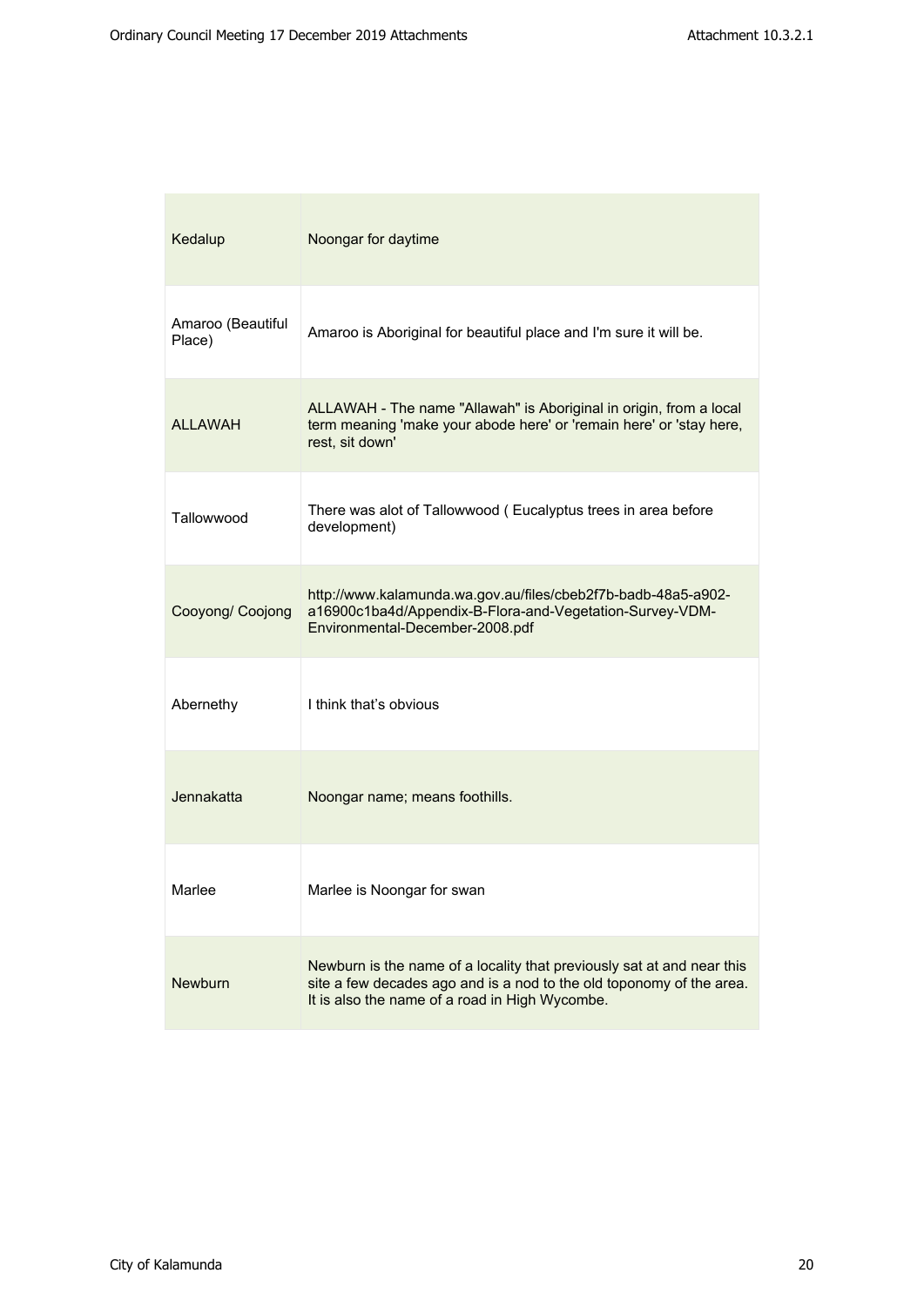| Darling                  | In reference to the darling range                                                                                                                                                                                                                  |
|--------------------------|----------------------------------------------------------------------------------------------------------------------------------------------------------------------------------------------------------------------------------------------------|
|                          | Geer-Lyons Estate Because of the accident that happened there back in the early 1900s                                                                                                                                                              |
| Newburn                  | Newburn Rd (now entirely in High Wycombe) formed the northern<br>boundary of the suburb Newburn. This name has been lost through<br>expansion of the Airport.<br>It would be appropriate that Newburn Rd pointed towards a new,<br>reborn Newburn. |
| <b>Foothills central</b> | I think the name is appropriate as the location is in the foothills.                                                                                                                                                                               |
| Highfield                | High Wycombe and Forrestfield                                                                                                                                                                                                                      |
| Corymbia                 | Already has a rich history in High Wycombe and Forrestfield with the<br>Corymbia Festival, and is the name of the beautiful Marri trees!                                                                                                           |
| Djena Bidee Rd           | Djena is Noongar for foot and Bidee means path--- Djena Bidee=<br>footpath                                                                                                                                                                         |
| Andersonia               | Andersonia are a protected Native plant in the Southwest region of<br>Western Australia, they are a very beautiful plant with a beautiful<br>name, i havent found any commemorate for them, and there is no<br>other street with this name yet.    |
| Caladenia                | Flora found in the Kalamunda Shire                                                                                                                                                                                                                 |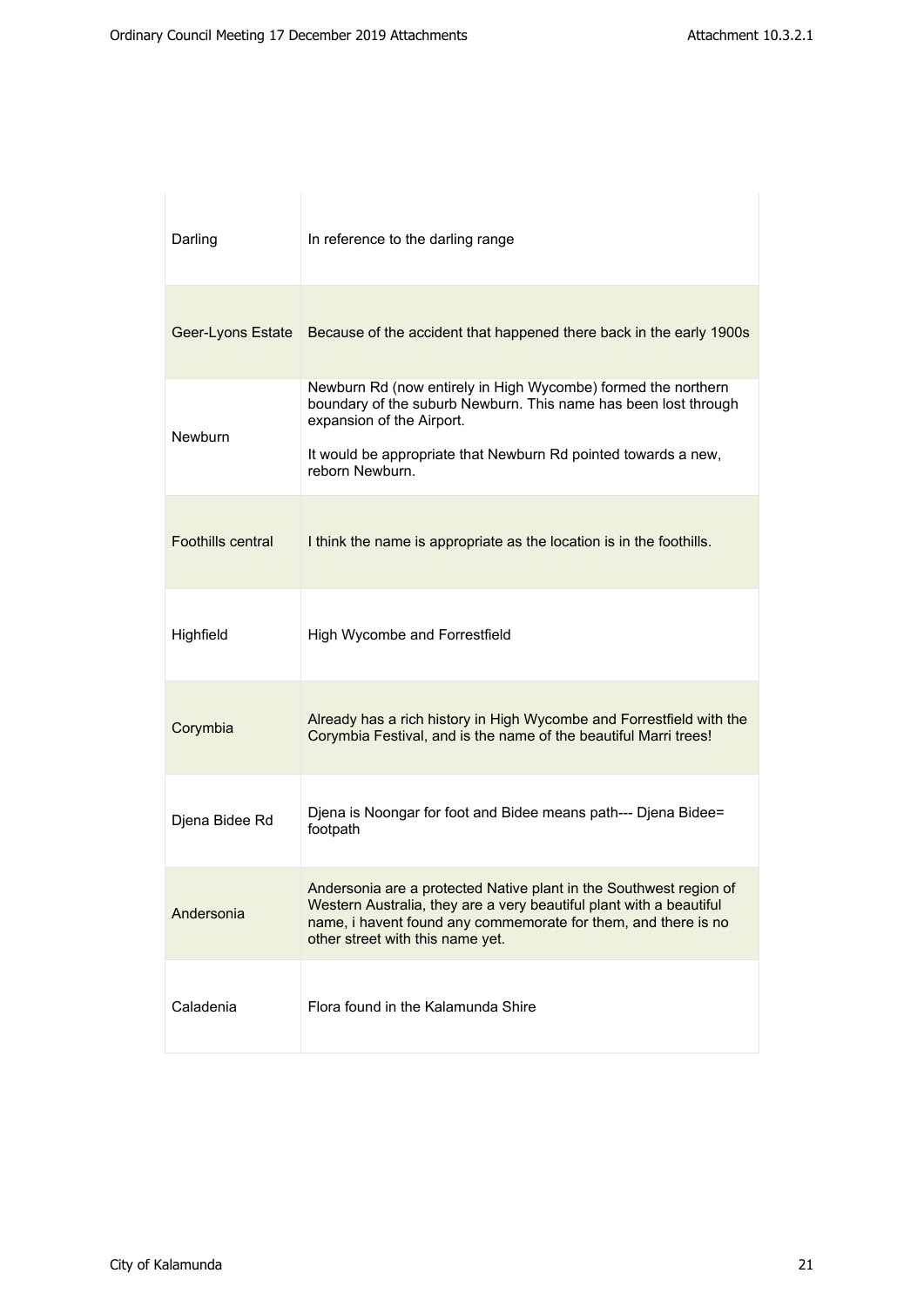| Hale                                   | Named after Charles Hale, who local folklore says settled the area in<br>1902.                                                                                                                                                                                                                                                                                                                                                                                          |
|----------------------------------------|-------------------------------------------------------------------------------------------------------------------------------------------------------------------------------------------------------------------------------------------------------------------------------------------------------------------------------------------------------------------------------------------------------------------------------------------------------------------------|
| <b>Berkshire</b>                       | Because Berkshire Road will virtually run directly through the heart of<br>a he suburb, being a vital link between the connection of the major<br>road route of Row Hwy and the rail of the Forrestfield rail line.                                                                                                                                                                                                                                                     |
| Yongamara                              | The English name 'kangaroo paw' has been translated into Noongar<br>as Yonga Marr wer that name is also used by Noongar for these<br>plants. The English name of the plant was derived from the shape of<br>the flowers, which resemble the paws ('mara' means 'hand') of a<br>Yonga (Kangaroo).                                                                                                                                                                        |
| <b>FORRESTGULLY</b>                    | Poison Gully Creek in Forrestfield is one of the boundaries.                                                                                                                                                                                                                                                                                                                                                                                                            |
| Gastrolobium                           | "Gastrolobium"<br>the plant Gastrolobium oxyobioides that poisoned stock belonging to<br>local settlers from this area<br>Significant number of the species accumulate monofluoroacetic acid<br>(the key ingredient of the poison known commonly as 1080), which<br>caused introduced/non native animal deaths from the 1840s in<br>Western Australia.                                                                                                                  |
| Adnamira                               | I thought the name Adnamira may be a good choice because of the<br>creek Poison gully running along side the area proposed, as it's a<br>Aboriginal name meaning "flowing water".                                                                                                                                                                                                                                                                                       |
| Karlup                                 | This is an aboriganl word. Fire place/hearth; meaning home/heart<br>country.<br>Some of my favourite names of perth places are aboriginal names.<br>Having family from overseas, they love learning of these names and<br>their meanings when visiting Perth. Having previously lived in the<br>foothills one of my favourite memories is the smell of people using<br>their fireplaces as well as burnoffs right before summer.                                        |
| (The) Berkshires/<br><b>Berkshires</b> | The Berkshires is significant to the area for three reasons.<br>Firstly, the rolling landscapes and pockets of nature mirrors the<br>Berkshires in other areas of the world, Massachusetts in particular<br>linking a global community a sister region of the love of nesting in<br>nature.<br>Secondly the name Berkshires is signified already in a road name in<br>the region in Forrestfield.<br>Thirdly it adds a grandiosity to the region between nature and its |
|                                        | people and all that offers protection from development without                                                                                                                                                                                                                                                                                                                                                                                                          |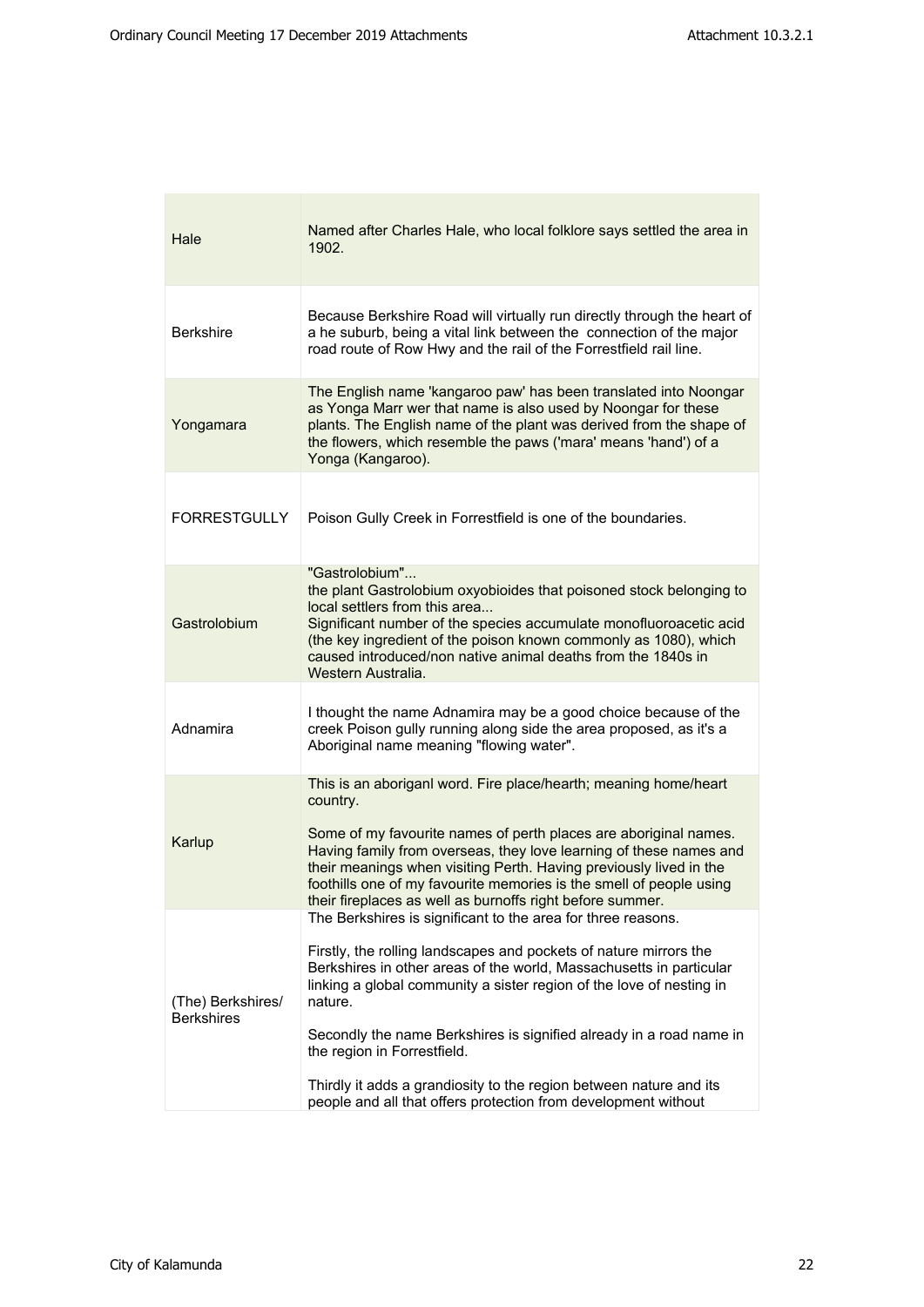|                               | planning environmental maintenance and protection from the city. It<br>is the perfect unity of nature preserving humans and humans<br>preserving nature.                                                                                                                                                                                                                                                                                                                                                                          |
|-------------------------------|-----------------------------------------------------------------------------------------------------------------------------------------------------------------------------------------------------------------------------------------------------------------------------------------------------------------------------------------------------------------------------------------------------------------------------------------------------------------------------------------------------------------------------------|
| Karlup                        | Nyoongar for "home/heart country"                                                                                                                                                                                                                                                                                                                                                                                                                                                                                                 |
| Darwinia                      | http://www.kalamunda.wa.gov.au/Waste-Environment/Managing-<br>Our-Reserves/Flora-Fauna/Flora/Declared-Rare-Flora-DRF                                                                                                                                                                                                                                                                                                                                                                                                              |
| Swainsona                     | The Swainsona is a beautiful native plant. Any new suburb name<br>should reflect something beautiful in our state                                                                                                                                                                                                                                                                                                                                                                                                                 |
| <b>Berkshire</b>              | Its the name of one of the prominent roads in the area                                                                                                                                                                                                                                                                                                                                                                                                                                                                            |
| Caladenia                     | The Grand Spider orchids scientific name is 'Caladenia Huegelii'<br>and is found in this area and is rare to come across.                                                                                                                                                                                                                                                                                                                                                                                                         |
| Carnabup                      | One of the main endangered fauna of Kalamunda includes the<br>carnaby black cockatoo. So including part of the name carnaby<br>raises more awareness for these creatures while also giving the<br>suburb a meaning behind it. The added up on the end is part of the<br>Australian Aboriginal language and use to mean either a water place<br>or meeting place. So with the name Carnabup we are including part<br>of the first language that was ever in Australia, while also including a<br>bird that is native to Kalamunda. |
| <b>Hale Railway</b><br>Parade | In 1902 Charles Hale had planted the trees and plants etc and then it<br>was a railway later on. So thought it would be appropriate to name<br>after him.                                                                                                                                                                                                                                                                                                                                                                         |
| Karda Gully                   | Karda means 'hills' in the language of the Nyoongar people and gully<br>ties with poison gully                                                                                                                                                                                                                                                                                                                                                                                                                                    |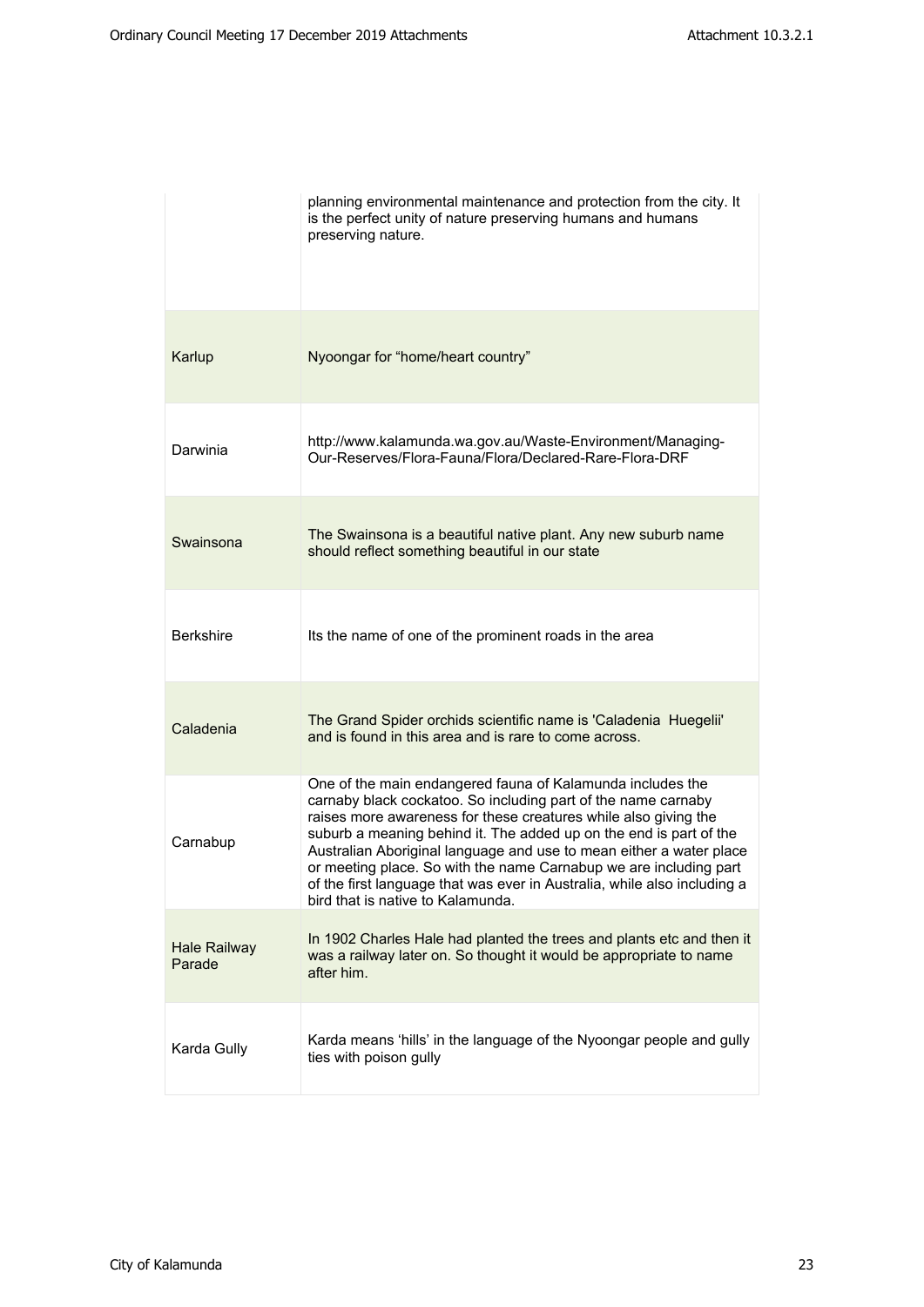| Karlup - Fire<br>place/hearth;<br>meaning<br>home/heart<br>country. | Karlup & Moort Boodja (Heart - Country)<br>Kalil/koolark in Noongar means home or heart-country. Ngany kurt<br>ngany karla - our heart, our home.                                                                                                                                                                                                               |
|---------------------------------------------------------------------|-----------------------------------------------------------------------------------------------------------------------------------------------------------------------------------------------------------------------------------------------------------------------------------------------------------------------------------------------------------------|
| Fern Gully                                                          | It sounds pleasant and reflects the flora in the area                                                                                                                                                                                                                                                                                                           |
| Quenda or<br>Quenda Grove                                           | I grew up there and parents still live in Brae Rd. As a child, the<br>bandicoots would visit us and we would feed them mandarins.                                                                                                                                                                                                                               |
| Balkana                                                             | Balka is a blackboy in Noonyar language                                                                                                                                                                                                                                                                                                                         |
| Koorden                                                             | It is the Noongar word for 'Red Gum' a eucalytus tree that is found in<br>this area of the Perth bush known for its bright flowers.                                                                                                                                                                                                                             |
| $Lv-426$                                                            | I thought the name was funny and might suit the area.                                                                                                                                                                                                                                                                                                           |
| Barooga                                                             | Barooga is an aborginal name with meaning - My home. This is<br>relevant and important for all residents in the area as they call it my<br>home and feel home. This name exists in the list below with meaning<br>- http://www.housenameheritage.com/hnh_wsc_aboriginal.asp                                                                                     |
| Windfield or wind<br>valley                                         | Forrestfield gets quite windy.                                                                                                                                                                                                                                                                                                                                  |
| <b>Dundas</b>                                                       | The main road runs through the train station. Dundas name has to<br>do with a community person who helped the local community<br>including the scouts. I went to school with his daughter.<br>Unfortunately he died too young while helping the community falling<br>off the top of the bus while loading scout's luggage on top. A<br>generous man and family. |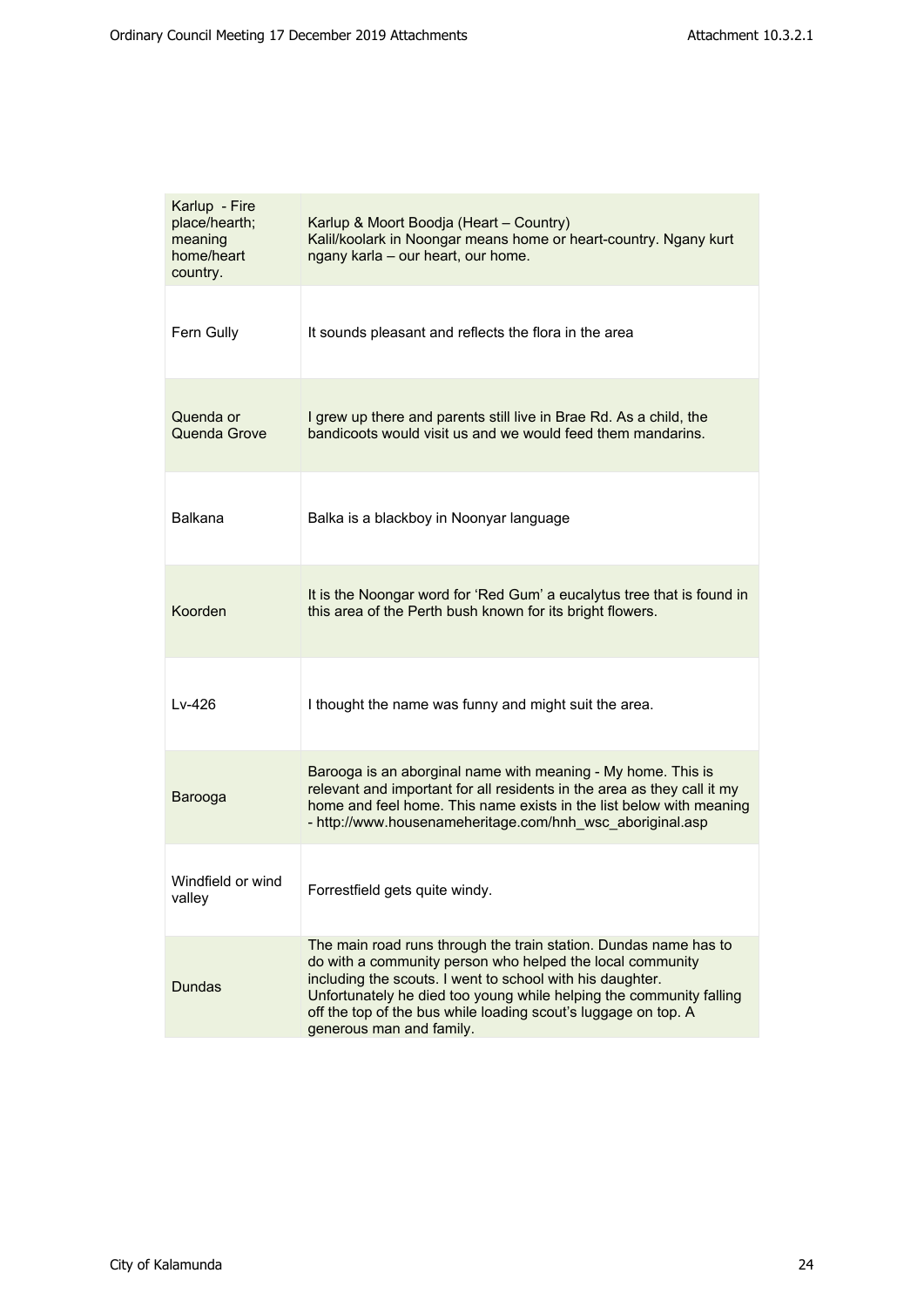| High Wycombe            | It should be called High Wycombe because it is in High Wycombe. In<br>the 1980 this are was Maida Vale and was changed to High<br>Wycombe when the Roe Highway split Maida Vale in two.                        |
|-------------------------|----------------------------------------------------------------------------------------------------------------------------------------------------------------------------------------------------------------|
| Jerrabinyan             | As the name is Aboriginal for Lesmurdie Falls and my parents<br>first house was built on Falls after the Second World war and my<br>Dad built it from scratch with no mortgage.                                |
| Poison Creek<br>Flats   | Local historical names used.                                                                                                                                                                                   |
| The Breeze              | Open to go anywhere                                                                                                                                                                                            |
| High Wycombe<br>Central | This name would be appropriate for the future development as the<br>central part of High Wycombe                                                                                                               |
| Carnaby                 | It is a tribute to the Carnaby Cockatoo - a distinctive, endangered<br>cockatoo that is known to frequent the area. It is also a tribute to the<br>late Ivan Carnaby, an important West Australian naturalist. |
| North Wycombe           |                                                                                                                                                                                                                |
| Wattledale              | Acacia trees and shrubs are common native species of plants in the<br>area.                                                                                                                                    |
| Possumdale              | In the online Atlas of Living Australia the Honey Possum, Brushtail<br>Possum and the Pygmy Possum are all found in Kalamunda National<br>Park.                                                                |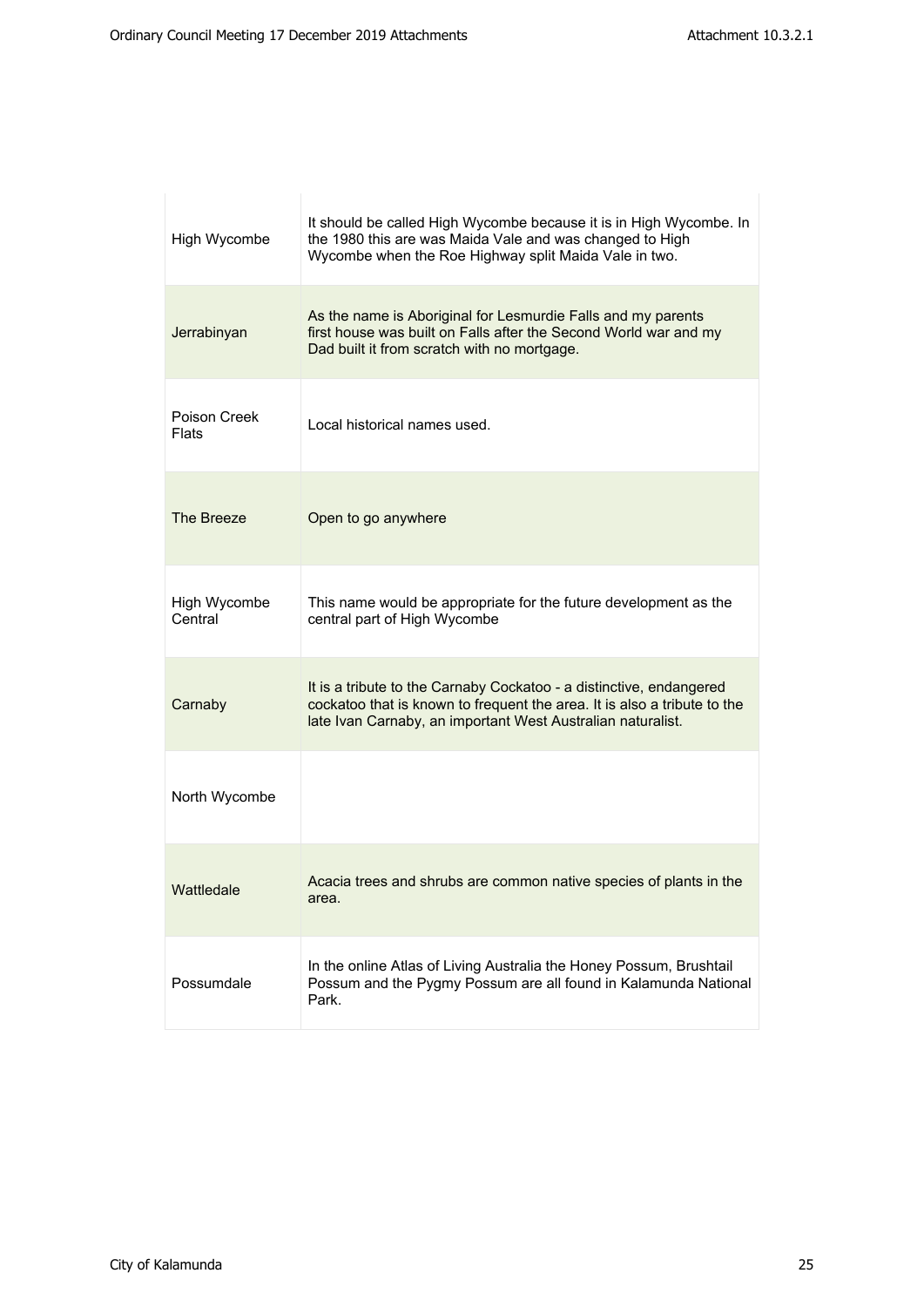| <b>COOINDA</b> | I love the Shire of Kalamunda area having now lived here foe 18<br>years.<br>The name COOINDA means "happy place"                                                                                                                                                                                                                                                                                                                                                                                                                                                                                                                                                                                                                                                                                                                                                                                                                          |
|----------------|--------------------------------------------------------------------------------------------------------------------------------------------------------------------------------------------------------------------------------------------------------------------------------------------------------------------------------------------------------------------------------------------------------------------------------------------------------------------------------------------------------------------------------------------------------------------------------------------------------------------------------------------------------------------------------------------------------------------------------------------------------------------------------------------------------------------------------------------------------------------------------------------------------------------------------------------|
| <b>Ellis</b>   | I propose that the new suburb be named 'Ellis' after the early<br>Kalamunda settler Charles Ellis, who settled and worked in<br>Kalamunda before 1900.<br>Charles Ellis' work as a butcher and baker means he was involved in<br>serving others in the community, making use of the land to build up<br>the community - which is precisely what is being developed in the<br>'Forrestfield North' area. Land which has been set aside and<br>overlooked is now being brought to life, for the good of the whole<br>community. This land will be developed and improved, creating jobs<br>and dwellings in the local area.<br>Charles Ellis also started a motor garage and taxi business in<br>Kalamunda in 1924. This shows he was supporting and making the<br>most of advances in technology. Mr Ellis came from the past, and                                                                                                          |
|                | moved into the future by developing his skills and infrastructure. This<br>is currently happening in the Forrestfield North area, which will<br>benefit from advances in new technology (the underground train<br>line), and will create jobs and new opportunities for those who adapt<br>their skills to new technology.<br>Just as Charles Ellis adapted to the motor industry, and did not<br>oppose developments in the region, we should see the positive<br>impact and benefits that will flow from the new train line and land use<br>changes. If the developments will disrupt something in my life, then I<br>should use it as a positive motivator, to move on in life and learn new<br>skills.                                                                                                                                                                                                                                 |
|                | Charles Ellis was named a justice of the peace in 1936, (as shown in<br>the Government Gazette W.A. on 20th April 1956), meaning he went<br>on to be a responsible member of the community. It is worthy of an<br>early settler who improved and developed the region to have this<br>suburb named after him. The name has English origins, which<br>reflects the early settlers homeland, and suits the surrounding<br>suburbs of Maida Vale, and High Wycombe.                                                                                                                                                                                                                                                                                                                                                                                                                                                                           |
|                | Ellis' cottage was built by Charles and Annie Ellis and Charles Ellis<br>commenced his business as a butcher from this premises. The<br>couple had two children, also called Charles and Annie and his son,<br>Charles jnr, joined him in the trade. The business operated from this<br>premises for many years and the family also operated a bakery from<br>the shop next door. The cottage was owned by the family until 1964<br>and was relocated from its location in Central Road in 1993. It is now<br>in the History Village in Kalamunda. The place has historic value as<br>an example of a simple residence which operated also as a<br>commercial building built at the turn of century. The place as social<br>value as part of the collection of buildings within the History village<br>precinct which was created with community support and<br>demonstrates the value the community places on the history of the<br>town. |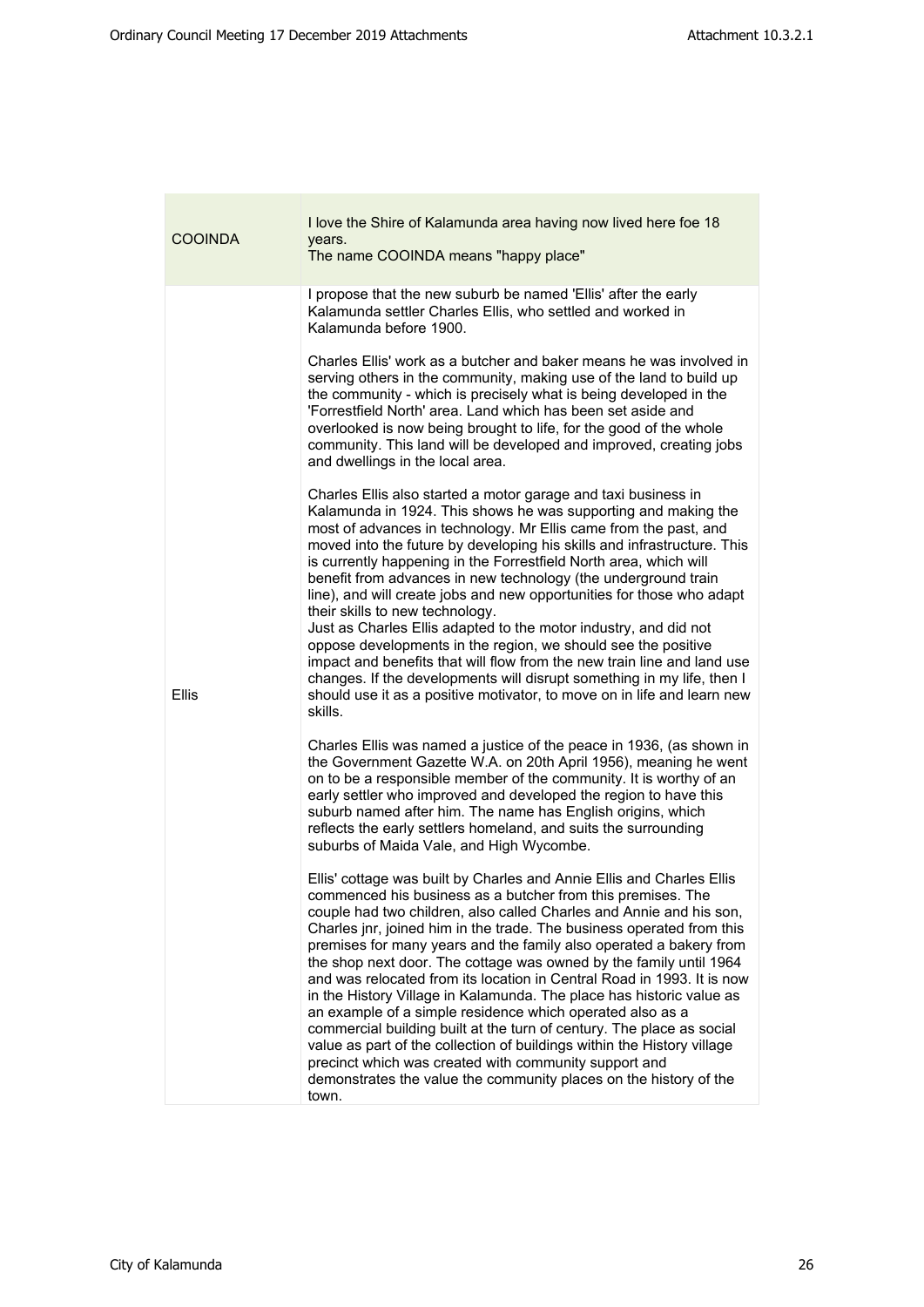|                                                                             | See http://www.kalamunda.wa.gov.au/Leisure-Tourism/Sports-<br>Fitness/Walking-Cycling/Walking-Trails/Kalamunda-Town-Heritage-<br>Trail                                                                                                                                                                                                                                                                                                                                                                                                                                                                                                                                                                                                                                                                                                                                                                                                                                                                                                                           |
|-----------------------------------------------------------------------------|------------------------------------------------------------------------------------------------------------------------------------------------------------------------------------------------------------------------------------------------------------------------------------------------------------------------------------------------------------------------------------------------------------------------------------------------------------------------------------------------------------------------------------------------------------------------------------------------------------------------------------------------------------------------------------------------------------------------------------------------------------------------------------------------------------------------------------------------------------------------------------------------------------------------------------------------------------------------------------------------------------------------------------------------------------------|
| Keilwell                                                                    | '-The Keil's have roots in the land of that area<br>- it has a small association of water (poison gully)<br>-keil translated from German means wedge, the suburbs is the<br>wedge between the new station, residential and industrial area                                                                                                                                                                                                                                                                                                                                                                                                                                                                                                                                                                                                                                                                                                                                                                                                                       |
| Angiozanthusis                                                              | This is the genus name of the red and green kangaroo paw which<br>used to be ubiquitous in this area and in some places can still be<br>found in abundance. The red and green colour is the colour of<br>several school uniforms within the Kalamunda area.                                                                                                                                                                                                                                                                                                                                                                                                                                                                                                                                                                                                                                                                                                                                                                                                      |
| <b>Grand Vale</b>                                                           | It contains a positive connotation in the word Grand and fits well with<br>close suburbs like Maida Vale and High Wycombe                                                                                                                                                                                                                                                                                                                                                                                                                                                                                                                                                                                                                                                                                                                                                                                                                                                                                                                                        |
| Karak Cala / Cala<br>Karak / Karak (one<br>of them or<br>something similar) | "Karak" being the South West Aboriginal word for "black cockatoo",<br>or "red-tailed cockatoo", or "black feather" (from my research) &<br>"Cala" being the word for "home" as we all know from the word<br>"Kalamunda".<br>The area is know to host both Carnaby's and Red-Tailed Black<br>Cockatoos.<br>The area (from vegetation surveys) is will known to contain tree<br>species used for foraging and roosting for these cockatoos (Marri,<br>Banksia etc).<br>Both the White and Red-Tailed Black Cockatoos are protected on<br>federal and state registers and listed as 'Endangered' and<br>'Vulnerable' respectively.<br>This name gives due regard to the values of the Kalamunda people,<br>being a respect for aboriginal heritage and culture and respect for<br>the environment. Also the name is similar, but not too similar to<br>Kalamunda! We need to uphold to values into the future.<br>See document here:<br>https://ro.ecu.edu.au/cgi/viewcontent.cgi?referer=https://www.google.<br>com.au/&httpsredir=1&article=7885&context=ecuworks |
| Quenda Cove                                                                 | Due to the native fauna species of quenda, that are abundant in the<br>area.                                                                                                                                                                                                                                                                                                                                                                                                                                                                                                                                                                                                                                                                                                                                                                                                                                                                                                                                                                                     |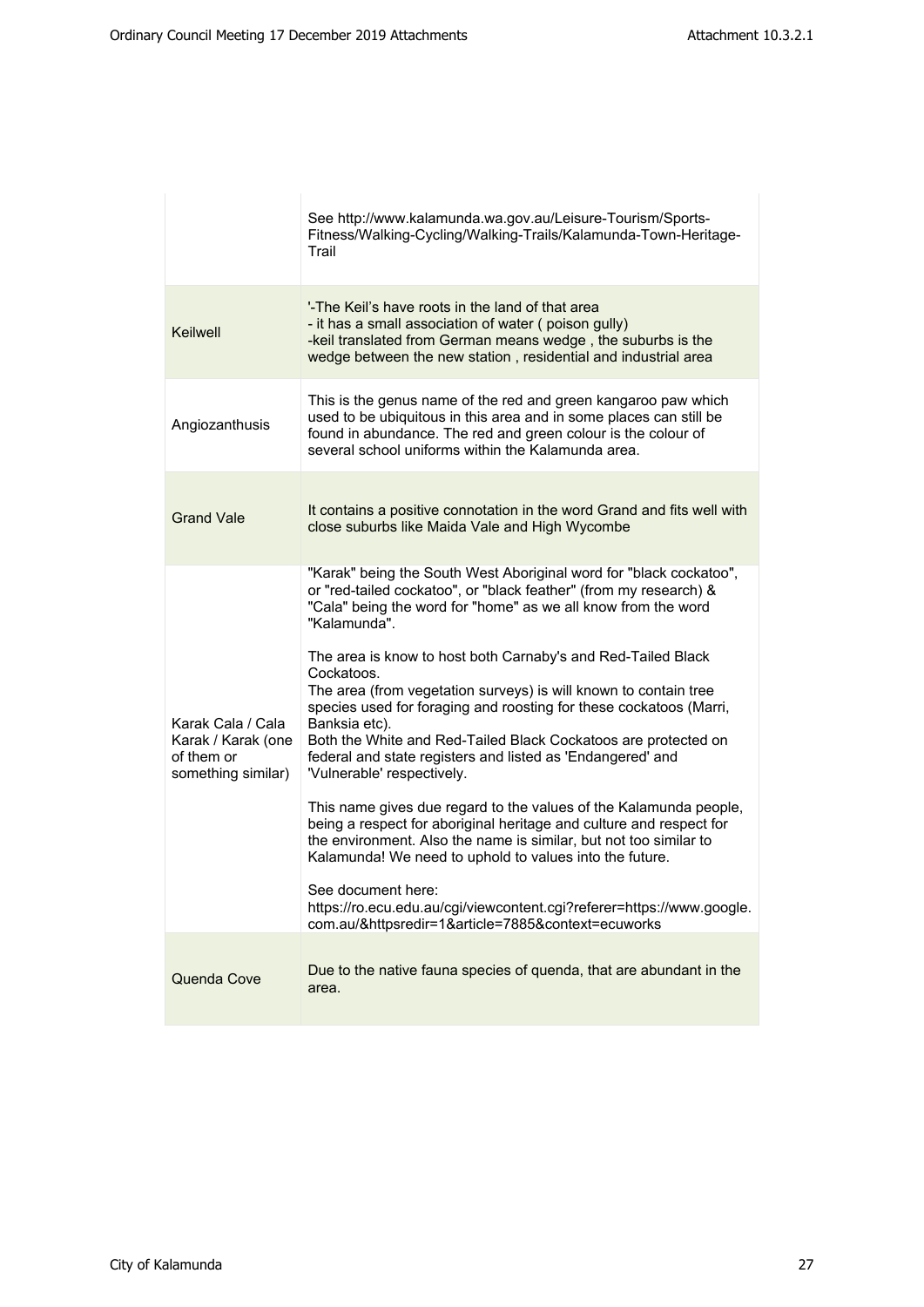| <b>FORRESTGATE</b> | It's the gateway to the John Forrest national park.                                                                           |
|--------------------|-------------------------------------------------------------------------------------------------------------------------------|
| <b>ROEBERKSON</b>  | The name is taken from the precincts of:<br>Roe Hwy<br><b>Berkshire Rd</b><br><b>Poison Gully Creek</b>                       |
| Quenda             | It is a native animal found in the Kalamunda Shire.                                                                           |
| Parkhill           | In that area ther is a lots Parks and beautiful hills                                                                         |
| Woodlupine         | Named after a creek to the South that runs through the Forrestfield<br>area. The creeks inflow is from the Mundy Park region. |
| Magpie grove       | Because there are lots of magpies in the area                                                                                 |
| Caladenea          | Caladenea is the botanical name for the native cowship orchid which<br>grows in this area and throughout Kalamunda as well.   |
| Newway             | New way to airport, new divers                                                                                                |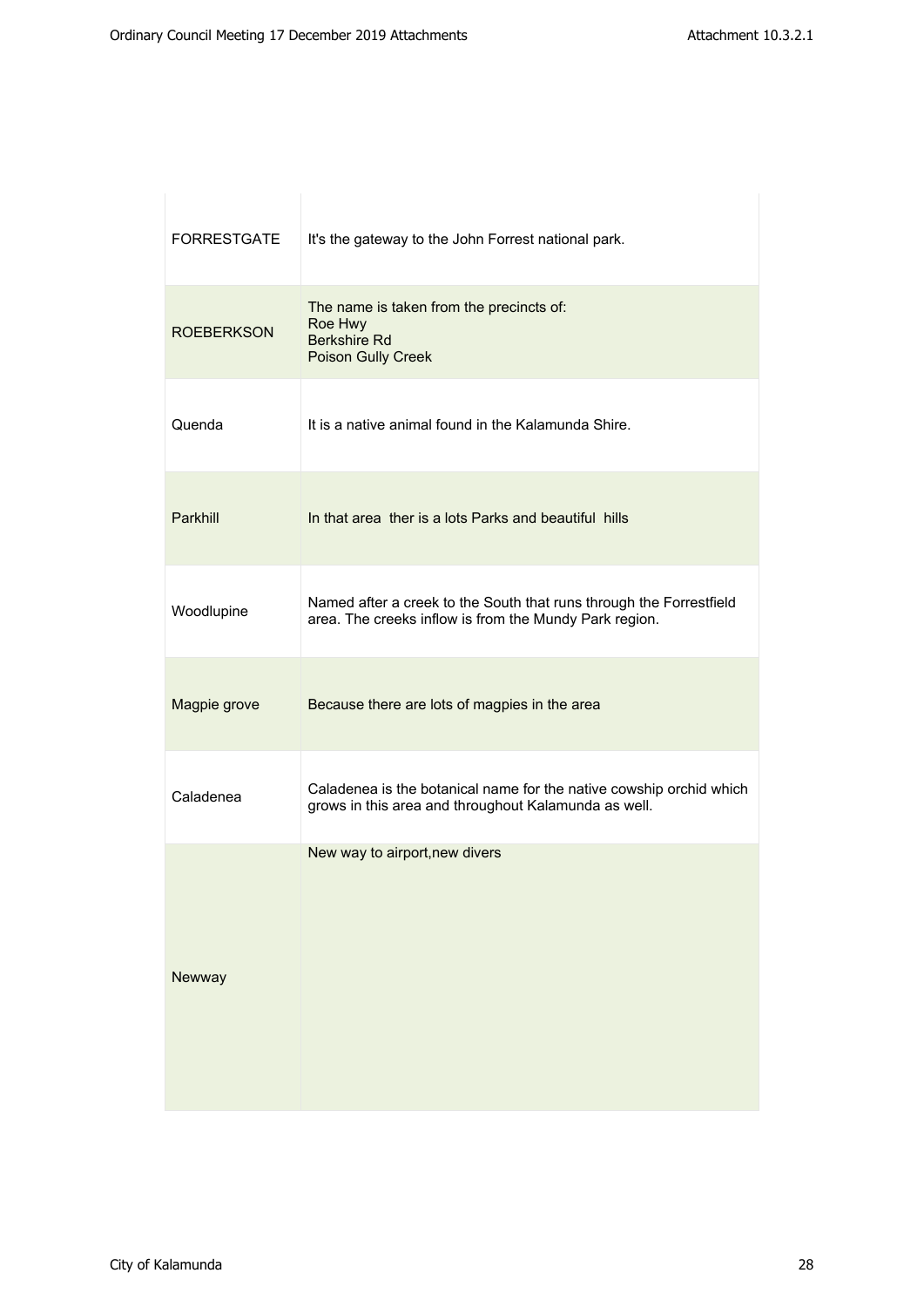| Munday                               | The general area to the east of the Perth Airport is known by the<br>Whadjuk people as Munday Swamp. Munday swamp is an extremely<br>important Aboriginal cultural heritage place. Whadjuk people used<br>this place for camping, hunting and ceremony. You can see<br>numerous sites recorded here (see attached map) including<br>archaeological sites where artefacts have been found.<br>The Mundy Regional Park has been named for similar reasons<br>https://parks.dpaw.wa.gov.au/park/mundy                                                                                                                                                                                                                                                                                                                                                                                                                          |
|--------------------------------------|-----------------------------------------------------------------------------------------------------------------------------------------------------------------------------------------------------------------------------------------------------------------------------------------------------------------------------------------------------------------------------------------------------------------------------------------------------------------------------------------------------------------------------------------------------------------------------------------------------------------------------------------------------------------------------------------------------------------------------------------------------------------------------------------------------------------------------------------------------------------------------------------------------------------------------|
| Darlmoorluk                          | Darlmoorluk is the Noongar name for the Twenty-Eight parrot (the<br>Australian Ringneck subspecies Barnardius zonarius semitorquatus).<br>This particularly subspecies is native to the south-west of Western<br>Australia and is a frequent and joyous sight in Perth's eastern<br>suburbs along the hills (including the area of the new suburb). In the<br>Noongar culture, the darlmoorluk is said to be the protector of<br>camps, which makes it a very apt name for a new community.                                                                                                                                                                                                                                                                                                                                                                                                                                 |
| Junction                             | Having grown up (Age 2 to current - now 38) in Forrestfield/High<br>Wycombe i have a strong affinity with the local area. Often asked by<br>interstate work colleagues or even people unfamilar with Perths<br>eastern suburbs - so where is High Wycombe? For simplicity I often<br>just said out near the airports - but in all reality the area is so much<br>more! It has served as the 'junction' for the east/west rail network for<br>decades. People pass thru our suburbs to get to the Great Eastern<br>Hwy junction when headed east and similarly to the Great Northen<br>Hwy - and noting Roe Hwy now serves as a junction to head south<br>and more importantly to the Wharf/Ports. It of course also serves as<br>a 'junction' to our airports. Added to this is the exciting development<br>of our new (local train) Station which will provide a another junction<br>in and around WA via the rail network |
| 1) High Grove 2)<br>Barton 3) Dawson | 1) Area between High Wycombe and orange grove<br>2) After the first prime minister of Australia<br>3) After Dawson's Nursey, which is a local business that has been in<br>our area for over 50 years                                                                                                                                                                                                                                                                                                                                                                                                                                                                                                                                                                                                                                                                                                                       |
| Yagan                                | Yagan was a leader of his people. He fought for what he considered<br>right in this area. He travelled from upper swan to as far as south as<br>Dwellingup and used the Bibbulmun track. The word Yagan is easy<br>to say and write                                                                                                                                                                                                                                                                                                                                                                                                                                                                                                                                                                                                                                                                                         |
| <b>Beeloo</b>                        | In recognition of the people from the Nyungar group that lived in this<br>area prior to white settlement                                                                                                                                                                                                                                                                                                                                                                                                                                                                                                                                                                                                                                                                                                                                                                                                                    |
| Timberland                           | The area was originally forest so timber is suitable but different.                                                                                                                                                                                                                                                                                                                                                                                                                                                                                                                                                                                                                                                                                                                                                                                                                                                         |